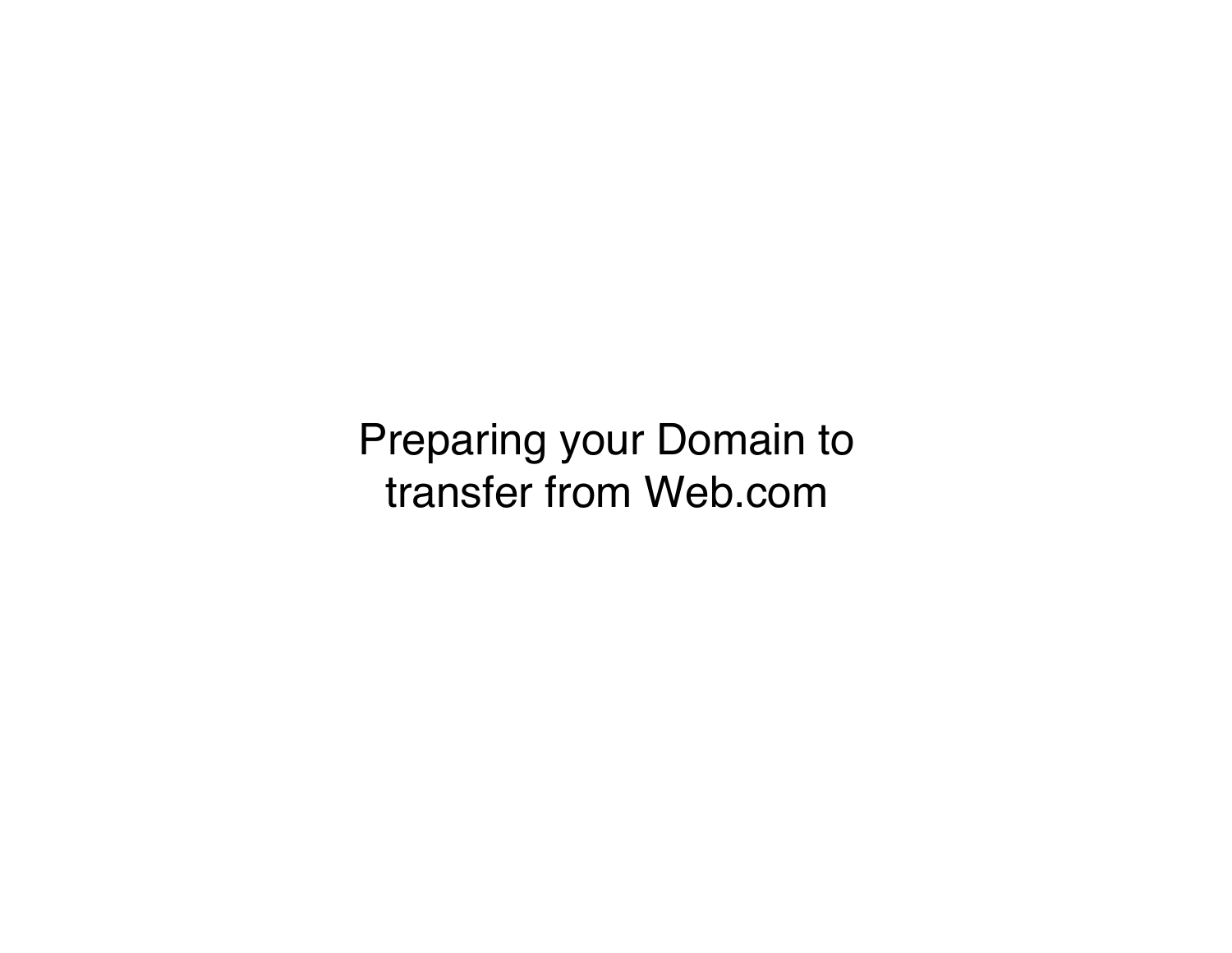# Getting Started

Before you can transfer a domain:

- **Disable** domain privacy. If the privacy service forwards incoming email, check the ʻforward to' contact email address for accuracy.
- **Confirm** your administration email address in the domain registry records.
- **Verify** that the domain is unlocked.
- **Obtain** the domain's transfer authorization code (also referred to as an EPP or auth code).

**Note**: Registrar rules vary. Your domain may not be transferable within 60 to 120 days of registration, a previous transfer, or renewal.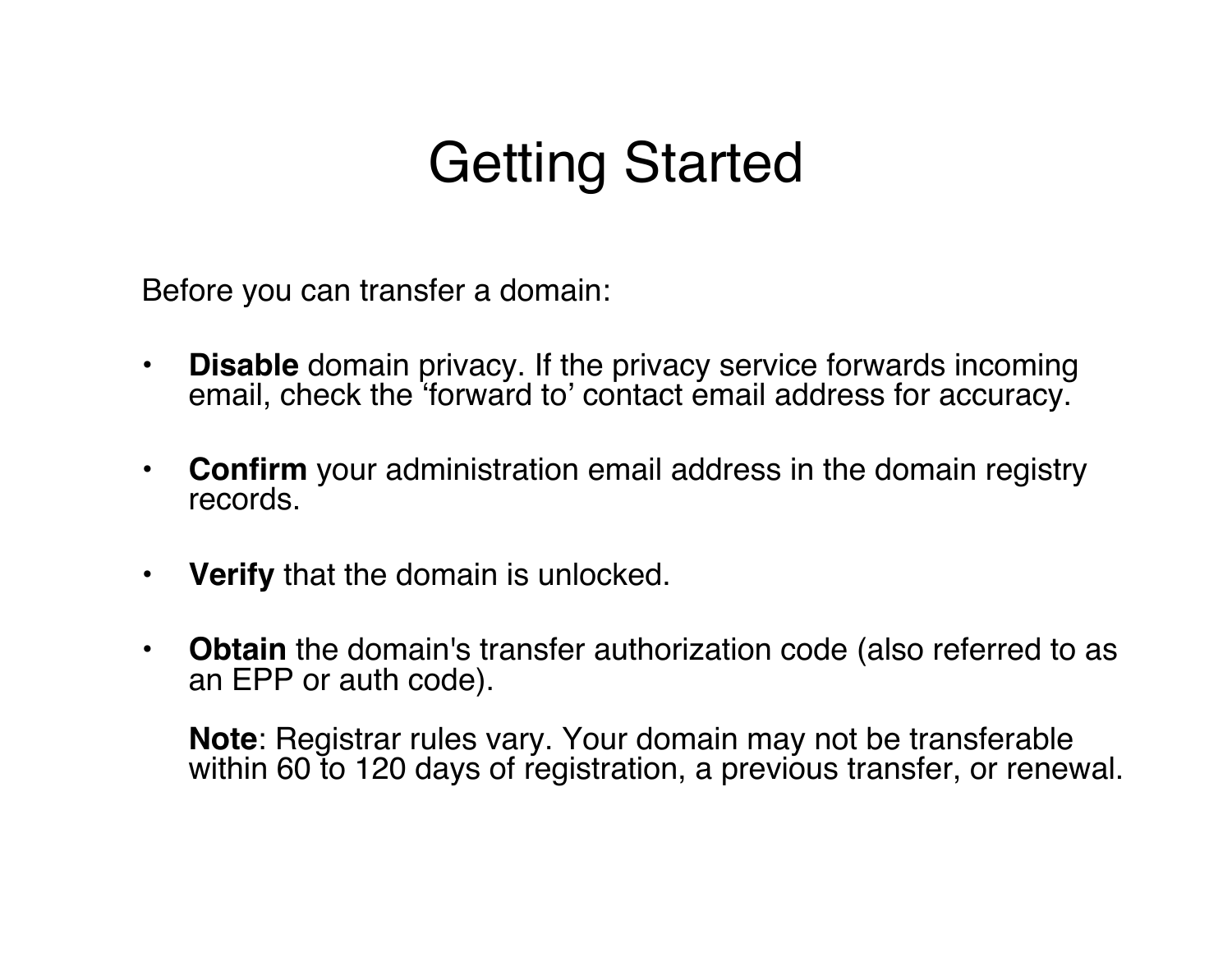## Your account

- Go to: web.com
- Enter your domain name or account number and password.
- If you do not have your account details, you will need to contact web.com. Their Support numbers and email address are on their website.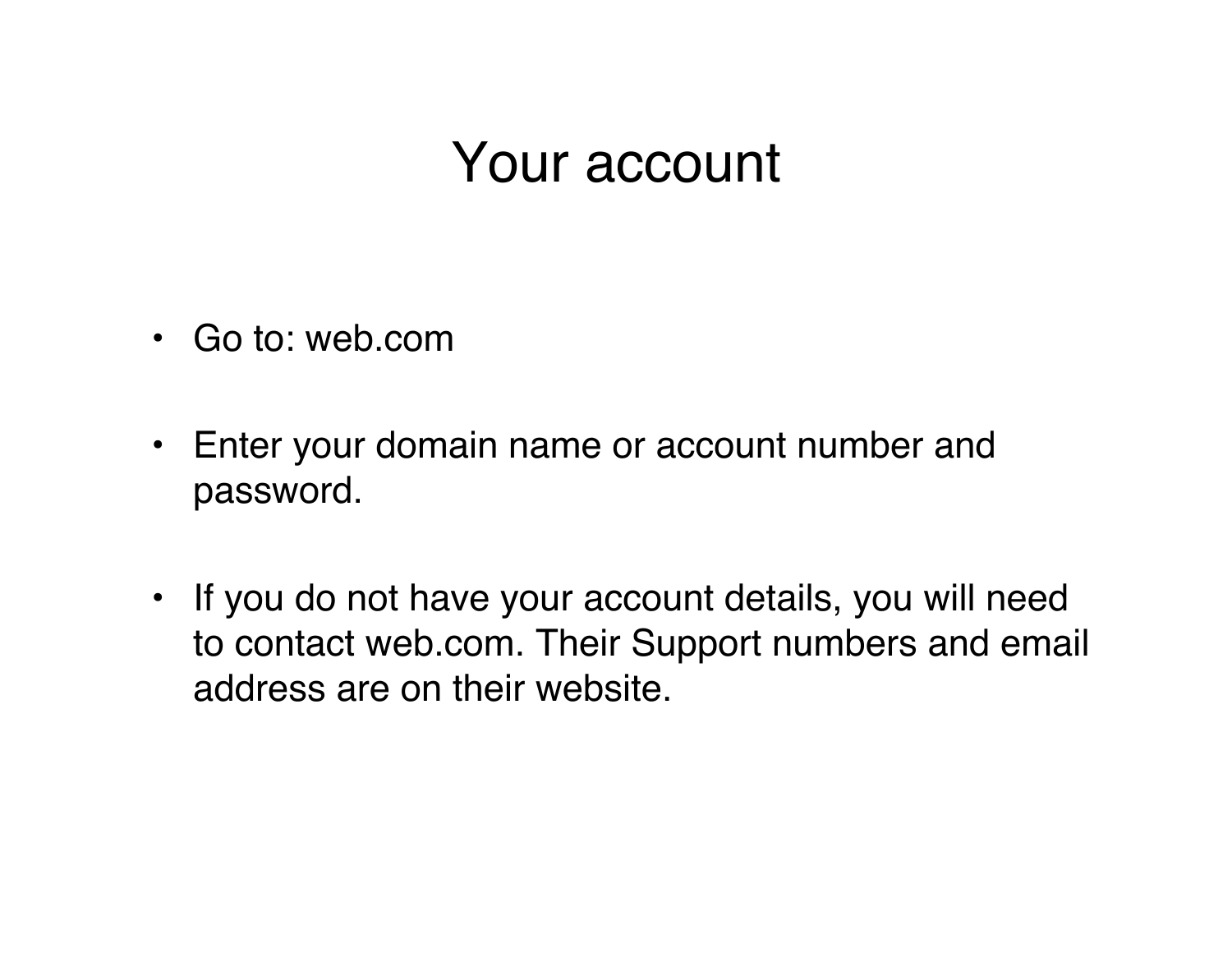## **Step 1:** Click **customer login**.



1800 GET SITE | about us | partner programs customer login website design marketing web hosting advice & resources blog ecommerce

| Web.com's clustered hosting platform is<br>easy for a non-technical user but powerful<br>enough for the most experienced developer.<br>• Unlimited Web Storage<br>• Unlimited Bandwidth<br>• Unlimited Email Accounts<br>• FREE 1 Year Domain Name<br>Learn More »<br><b>Get Started!</b> | <b>Unlimited Web Hosting</b> |             | <b>Product Information</b><br>Support<br><b>Talk to a Web Expert</b><br>No Charges, No Obligations!<br>Call 1 800 GET SITE or<br>fill out the form below for a call back!<br>Name:<br>Phone:<br>Email:<br>Give Me A Call »<br>Our Privacy Guarantee |
|-------------------------------------------------------------------------------------------------------------------------------------------------------------------------------------------------------------------------------------------------------------------------------------------|------------------------------|-------------|-----------------------------------------------------------------------------------------------------------------------------------------------------------------------------------------------------------------------------------------------------|
| <b>Build A Website</b>                                                                                                                                                                                                                                                                    | <b>Website Hosting</b>       | Sell Online |                                                                                                                                                                                                                                                     |

#### **Website Design & Online Marketing**

Web.com is a U.S.-based company that creates affordable websites, online marketing campaigns and eCommerce stores for small and medium businesses.

With over 270,000 customers and partnerships with leading Fortune 500 companies, many businesses feel confident trusting their online business needs to us.

#### **Small Business Solutions**



We'll do the work for you! Let us design your website.



Drive more traffic to your site with search engine optimization.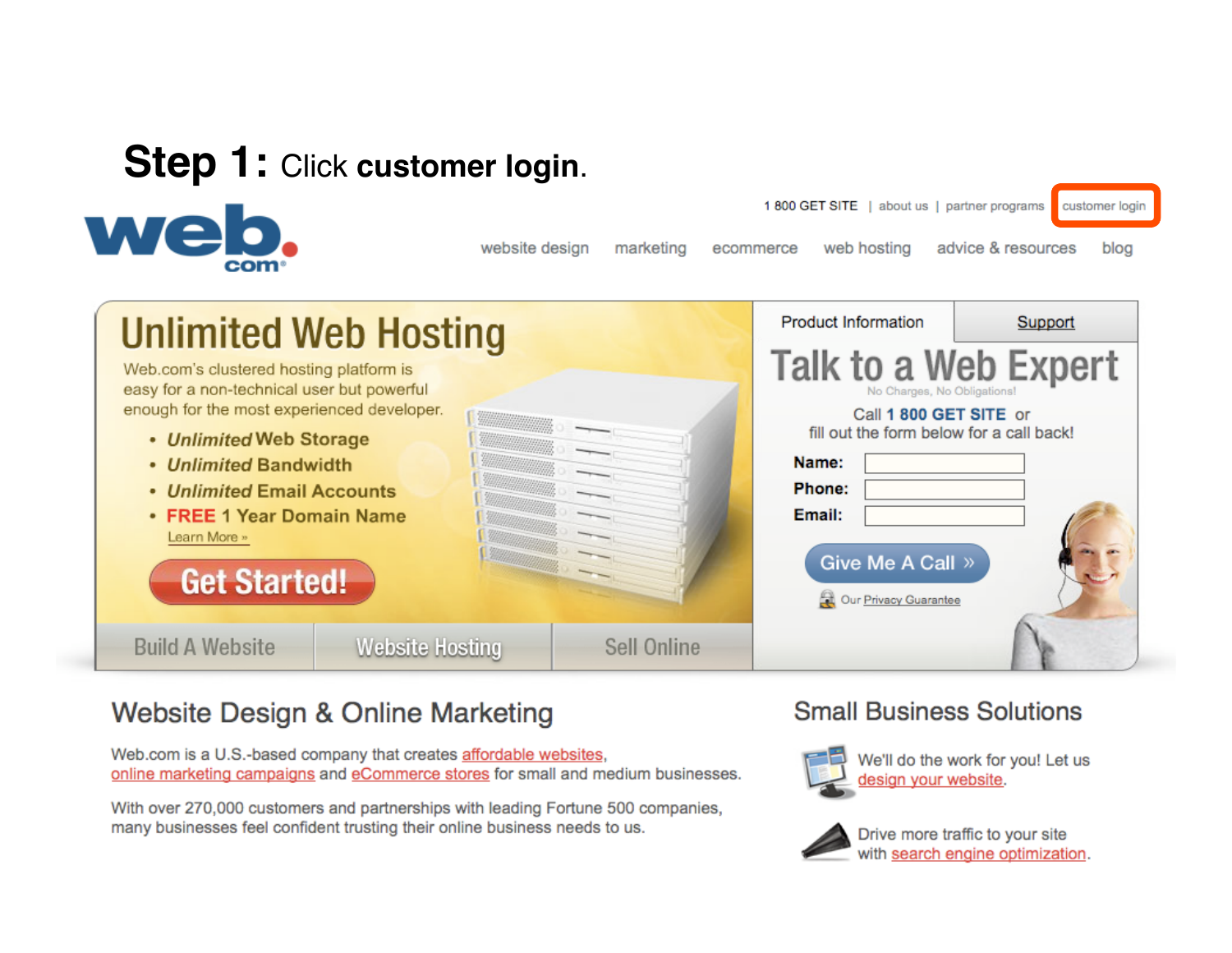#### **Step 2:** Log in with your domain name or account number and password.

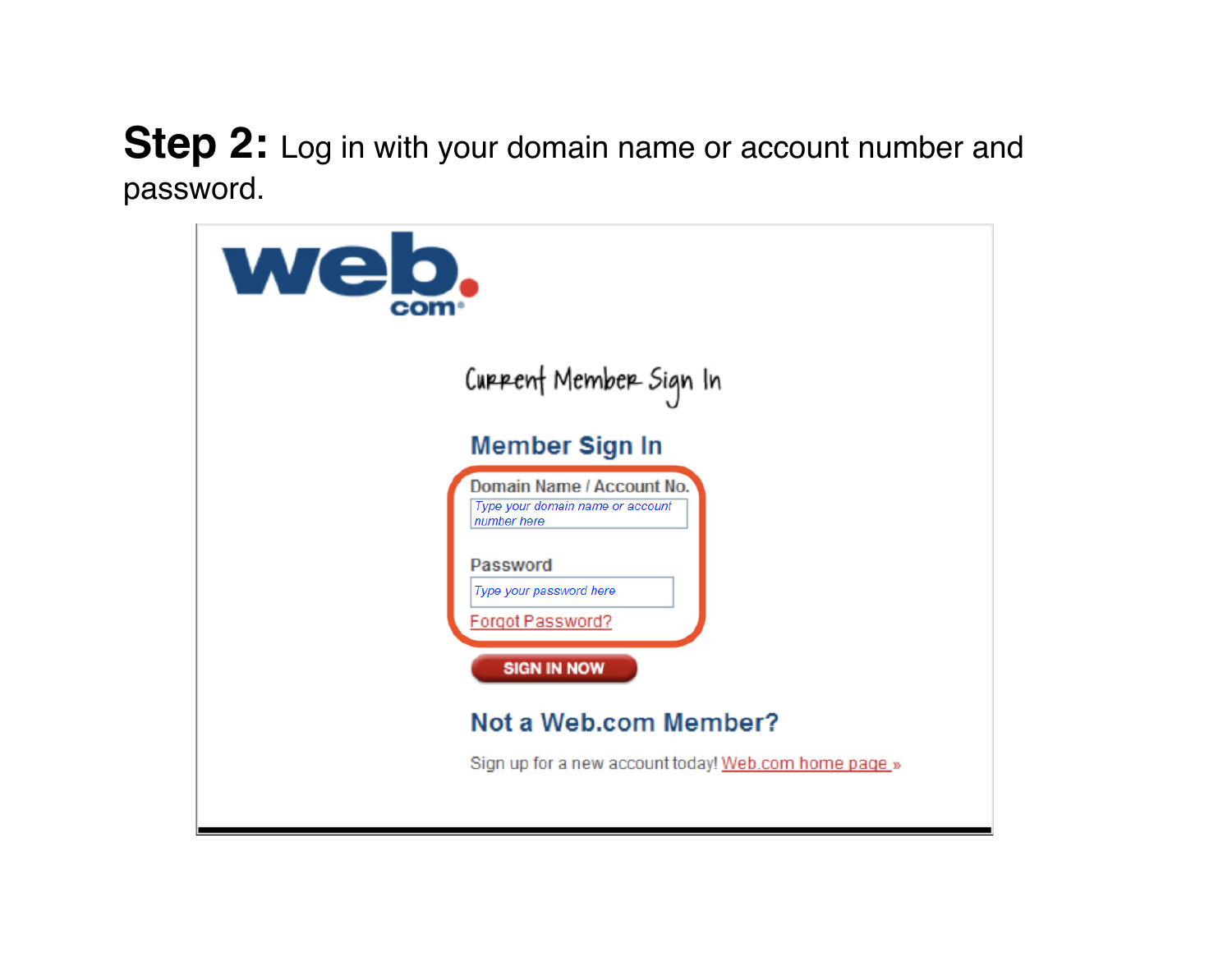### **Step 3:** Click **Manage My Domain**.

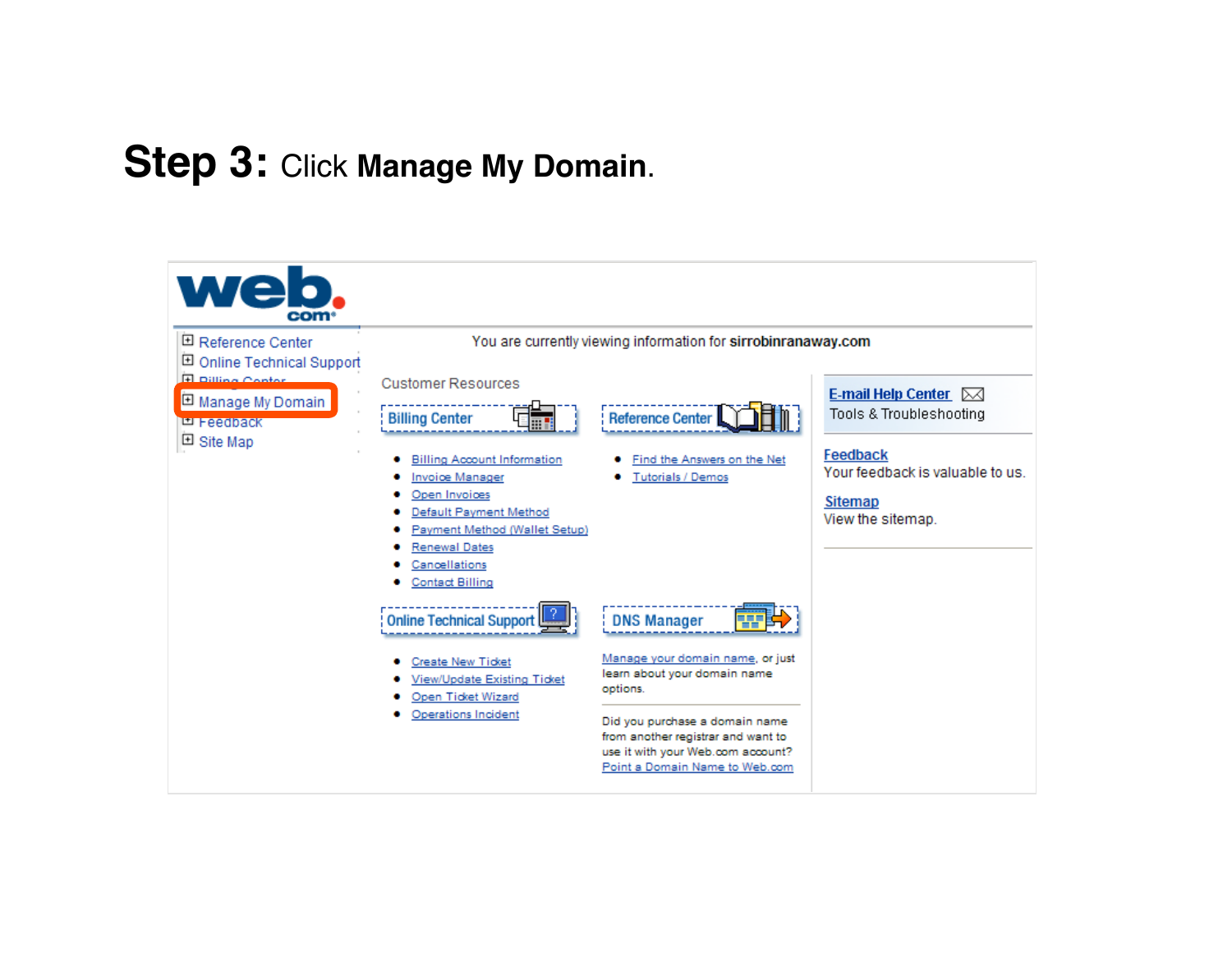**Step 4:** Disable Privacy. This is required to complete the transfer. If Perfect Privacy is enabled, click **Perfect Privacy** on the left hand side of the page. If Perfect Privacy is off, skip to Step 6.

| <b>El Reference Center</b><br>田 Online Technical Support<br><b>E</b> Billing Center<br>□ Manage My Domain<br>Renew My Domain<br>Manage Name Servers | You are currently viewing information for sirrobinranaway.com<br><b>Manage My Domain</b>                                                        |                     |                        |                        |                     |
|-----------------------------------------------------------------------------------------------------------------------------------------------------|-------------------------------------------------------------------------------------------------------------------------------------------------|---------------------|------------------------|------------------------|---------------------|
|                                                                                                                                                     |                                                                                                                                                 | <b>Domain Name</b>  | <b>Expiration Date</b> | <b>Perfect Privacy</b> | <b>Auto-Renewal</b> |
| Perfect Privacy<br>Domain Contact                                                                                                                   |                                                                                                                                                 | sirrobinranaway.com | 11/6/2010              |                        | x                   |
| <b>E</b> Feedback<br><b>El Site Map</b>                                                                                                             | PLEASE NOTE: Domains that have expired or are not managed by us are not editable here. For more<br>information please contact customer support. |                     |                        |                        |                     |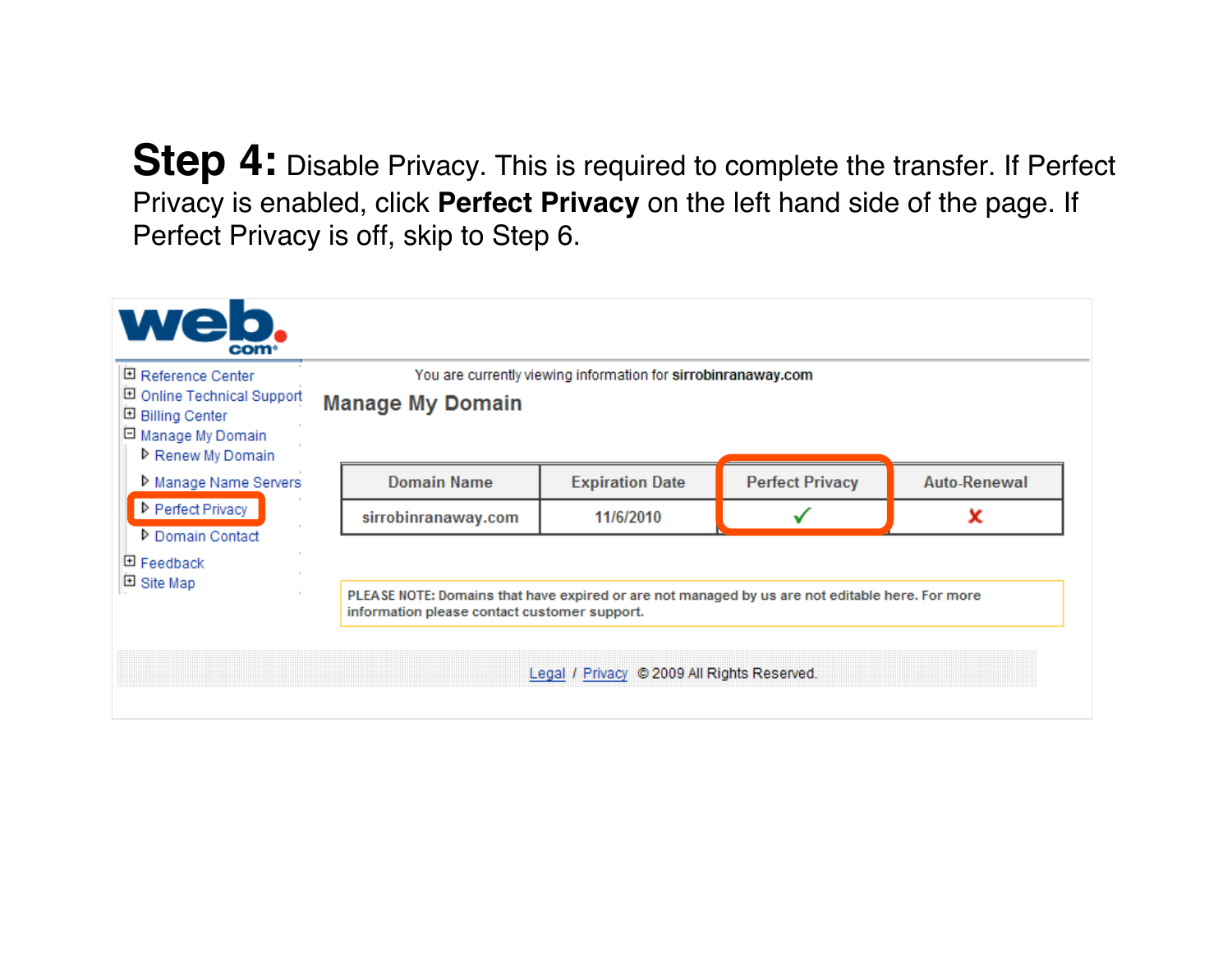#### **Step 5:** Select **Forward all email messages**, and then click **Cancel Perfect Privacy**.

| 凹 Reference Center                             | You are currently viewing information for sirrobinranaway.com                                                                                                                                                                                                                                                                                                                                     |  |
|------------------------------------------------|---------------------------------------------------------------------------------------------------------------------------------------------------------------------------------------------------------------------------------------------------------------------------------------------------------------------------------------------------------------------------------------------------|--|
| 日 Online Technical Support<br>田 Billing Center | <b>Perfect Privacy Settings</b>                                                                                                                                                                                                                                                                                                                                                                   |  |
| □ Manage My Domain<br>Renew My Domain          | Every day, the privacy of domain registrants is compromised by people who mine personal data from the WHOIS database to<br>use for their own benefit. Perfect Privacy™ protects you, your business or family from spammers and identity thieves, by<br>making your name, e-mail, mailing address, phone number, and other private information from your registration "unlisted" to the<br>public. |  |
| Manage Name Servers                            |                                                                                                                                                                                                                                                                                                                                                                                                   |  |
| P Perfect Privacy                              |                                                                                                                                                                                                                                                                                                                                                                                                   |  |
| Domain Contact                                 | Choose the domain name you would like to change settings for<br>1.                                                                                                                                                                                                                                                                                                                                |  |
| $\boxplus$ Feedback<br>□ Site Map              | sirrobinranaway.com<br>▿                                                                                                                                                                                                                                                                                                                                                                          |  |
|                                                | 2.<br><b>Update contact settings for Perfect Privacy</b>                                                                                                                                                                                                                                                                                                                                          |  |
|                                                | Do not forward any email messages                                                                                                                                                                                                                                                                                                                                                                 |  |
|                                                | ⊙ Forward all email messages                                                                                                                                                                                                                                                                                                                                                                      |  |
|                                                | $\bigcup$ Filter all email messages for spam and viruses and then forward                                                                                                                                                                                                                                                                                                                         |  |
|                                                | Forward e-mail to:   mail@registrarresearch.info                                                                                                                                                                                                                                                                                                                                                  |  |
|                                                |                                                                                                                                                                                                                                                                                                                                                                                                   |  |
|                                                | Complete your changes. Your account will be updated to reflect your changes.<br>3.                                                                                                                                                                                                                                                                                                                |  |
|                                                | <b>Cancel Perfect Privacy</b><br><b>Update My Settings</b>                                                                                                                                                                                                                                                                                                                                        |  |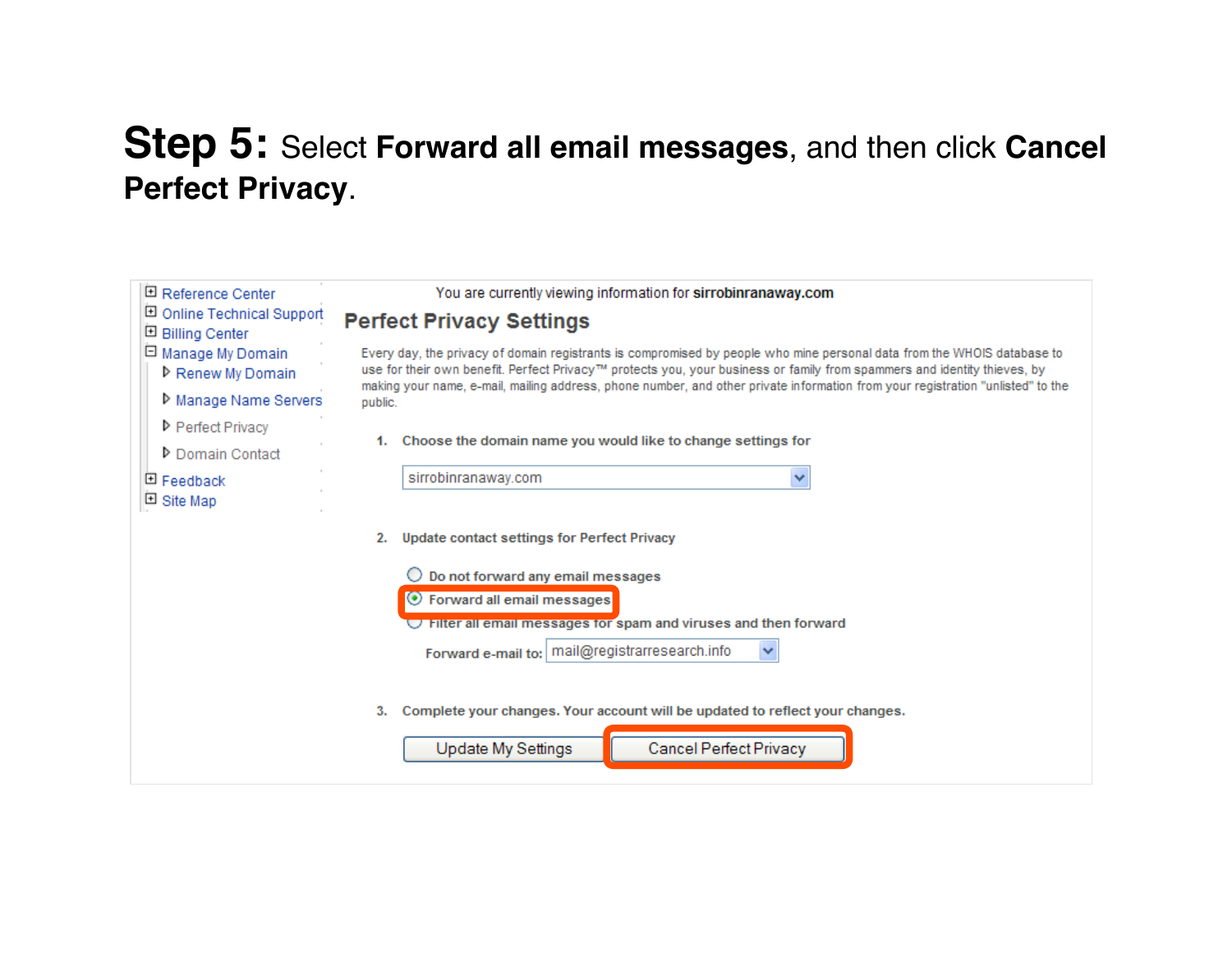#### **Step 6:** Update Contacts. This step ensures that you will receive all notifications for your transfer request. Click **Domain Contact** and verify your email contacts.

| 田 Reference Center                             | You are currently viewing information for sirrobinranaway.com                                                                                                                                                  |  |  |
|------------------------------------------------|----------------------------------------------------------------------------------------------------------------------------------------------------------------------------------------------------------------|--|--|
| 田 Online Technical Support<br>田 Billing Center | <b>Domain Contact and Name Server Information</b>                                                                                                                                                              |  |  |
| El Manage My Domain<br>Renew My Domain         | Contact information for domain names is published to a public directory called "WHOIS". This information is<br>required and must be periodically verified for accuracy. Update your contact information below. |  |  |
| Manage Name Servers                            |                                                                                                                                                                                                                |  |  |
| <b>Perfect Privacy</b>                         | 1. Choose the domain name you would like to change settings for                                                                                                                                                |  |  |
| Domain Contact                                 | Ÿ<br>sirrobinranaway.com                                                                                                                                                                                       |  |  |
| $E$ Feedback<br><b>□</b> Site Map              | Update name server settings for your domain name<br>2.                                                                                                                                                         |  |  |
|                                                | Name Server 1: A.NS.INTERLAND<br>Name Server 7:                                                                                                                                                                |  |  |
|                                                | <b>B.NS.INTERLAND</b><br>Name Server 2:<br>Name Server 8:                                                                                                                                                      |  |  |
|                                                | Name Server 3:<br>Name Server 9:                                                                                                                                                                               |  |  |
|                                                | Name Server 4:<br>Name Server 10:                                                                                                                                                                              |  |  |
|                                                | Name Server 5:<br>Name Server 11:                                                                                                                                                                              |  |  |
|                                                | Name Server 6:<br>Name Server 12:                                                                                                                                                                              |  |  |
|                                                | Update contact settings for your domain name<br>3.                                                                                                                                                             |  |  |
|                                                | <b>Registrant/Organizational Contact</b>                                                                                                                                                                       |  |  |
|                                                | Organization Name (Last, First)*<br>Smith Inc.                                                                                                                                                                 |  |  |
|                                                | 111 Avenue Rd.<br>Street Address *                                                                                                                                                                             |  |  |
|                                                | Toronto, Ontario<br>$City *$                                                                                                                                                                                   |  |  |
|                                                | State *<br>(International)                                                                                                                                                                                     |  |  |
|                                                | ZIP Code *                                                                                                                                                                                                     |  |  |
|                                                | Country *<br>Canada                                                                                                                                                                                            |  |  |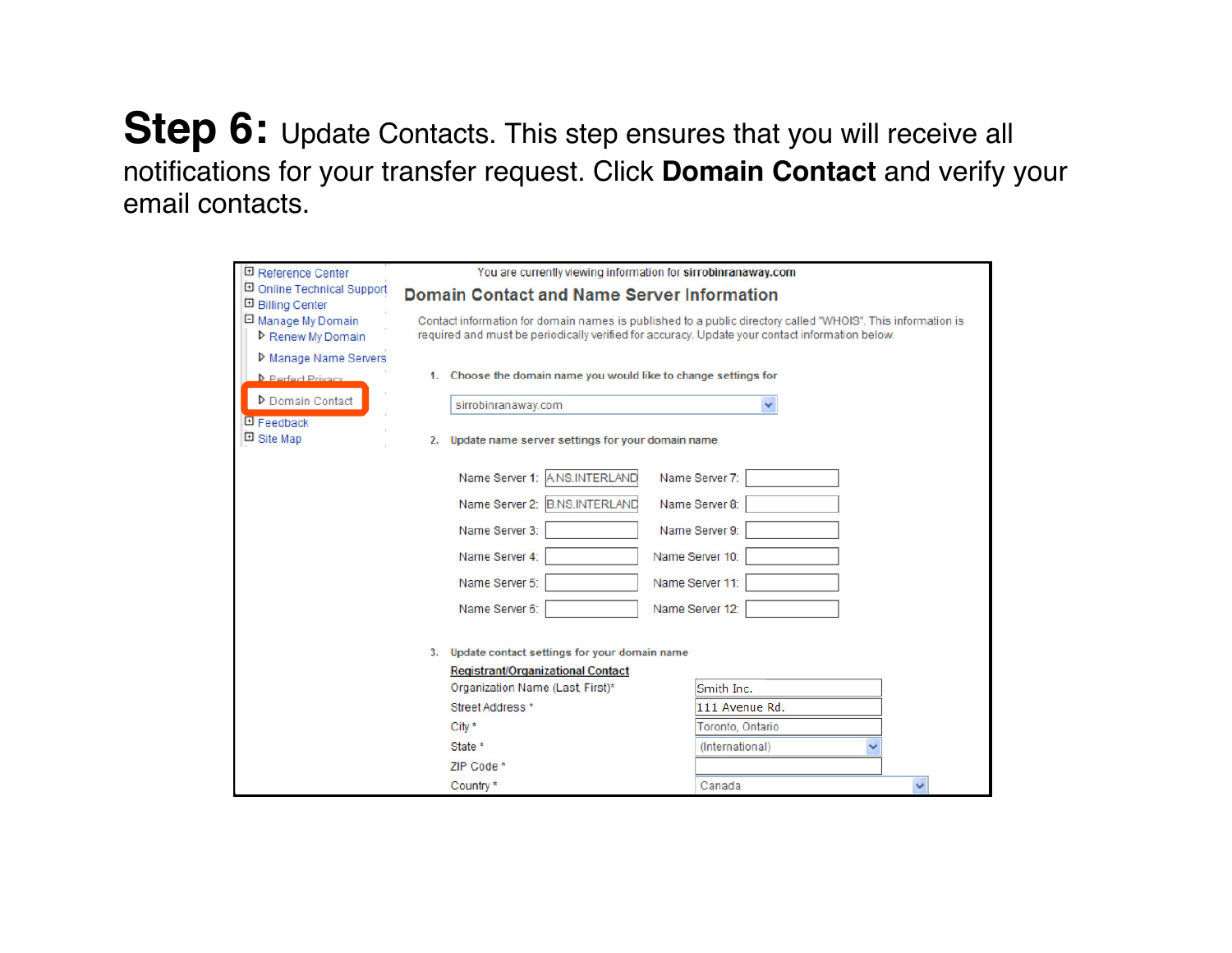#### **Step 7:** Make changes or simply update. Then, click **Update Contact Information**.**Little** the contract of the contract of the contract of **College**

| ZIP Code*                    |                             |   |
|------------------------------|-----------------------------|---|
| Country*                     | Canada                      | × |
| Telephone Number*            | 4165551212                  |   |
| <b>Telephone Extension</b>   |                             |   |
| Fax Number                   |                             |   |
| E-Mail Address *             | mail@registrarresearch.info |   |
|                              | Copy to Billing             |   |
| <b>Billing Contact</b>       |                             |   |
| Name (Last, First)*          | <b>Bob Smith</b>            |   |
| Organization Name*           | Smith Inc.                  |   |
| Street Address*              | 111 Avenue Rd.              |   |
| City *                       | Toronto, Ontario            |   |
| State *                      | (International)             |   |
| ZIP Code*                    |                             |   |
| Country *                    | Canada                      | Y |
| Telephone Number*            | 4165551212                  |   |
| Telephone Extension          |                             |   |
| Fax Number                   |                             |   |
| E-Mail Address *             | mail@registrarresearch.info |   |
| * - Denotes a required field |                             |   |

4. Complete your changes. Your domain name will be updated to reflect your changes.

Update Contact Information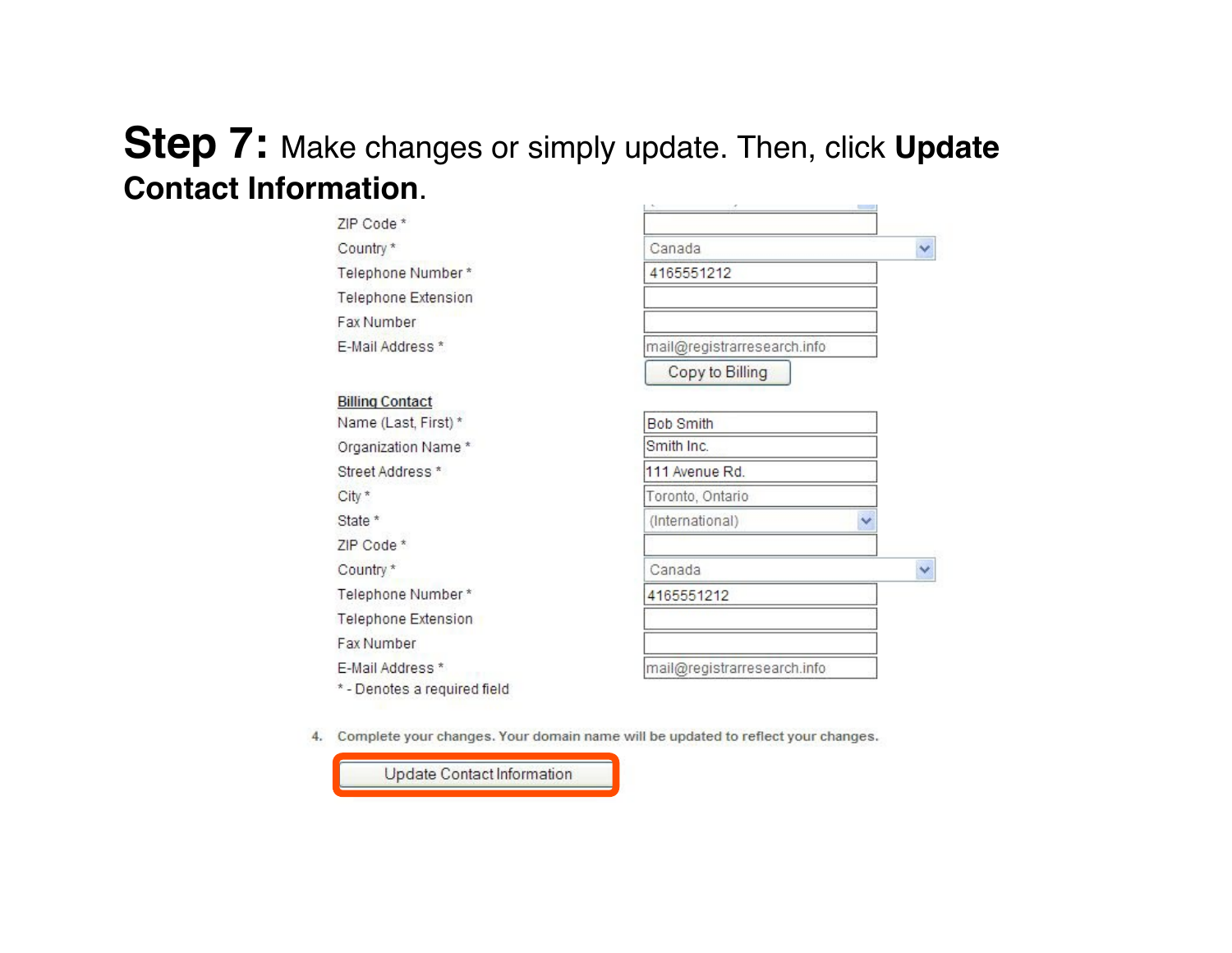### **Step 8:** Unlock your domain and Obtain auth code.

Unlocking your domain allows your new provider to transfer the domain. The auth code will be required by your new domain provider to complete the transfer. To unlock your domain and obtain our domain authorization code, you will need to contact Web.com: http://www.web.com/aboutus/default.aspx

| web.               | 1 800 GET SITE   about us   partner programs   customer login                                                                                                                 |
|--------------------|-------------------------------------------------------------------------------------------------------------------------------------------------------------------------------|
|                    | website design<br>marketing<br>ecommerce web hosting advice & resources<br>blog                                                                                               |
|                    | home $\geq$ about us $\geq$ contact us                                                                                                                                        |
| about us           | <b>Contact Us</b>                                                                                                                                                             |
|                    | Headquarters                                                                                                                                                                  |
| leadership         | For general information, press relations, or human resources, marketing, or advertising inquiries,                                                                            |
| investor relations | contact our home office in Jacksonville.                                                                                                                                      |
| in the news        | 12808 Gran Bay Pkwy, West                                                                                                                                                     |
| patents            | Jacksonville, FL 32258                                                                                                                                                        |
| careers            | Phone: (904) 680-6600<br>Fax: (904) 880-0350                                                                                                                                  |
| our brands         | E-mail: info@web.com                                                                                                                                                          |
| contact us         |                                                                                                                                                                               |
|                    | Sales<br>To learn more about our product and services, or to purchase by phone, call (800) 438-7483.                                                                          |
|                    | <b>Technical Support</b><br>If you are a Web.com customer and need technical support please call one of the numbers below.<br>or email support@web.com:                       |
|                    | For SiteBuilder, web hosting, e-mail or domain support, call 1-800-932-4678<br>For eWorks! XL, Visibility Online, or other web design and marketing plans call (888) 218-8569 |
|                    |                                                                                                                                                                               |